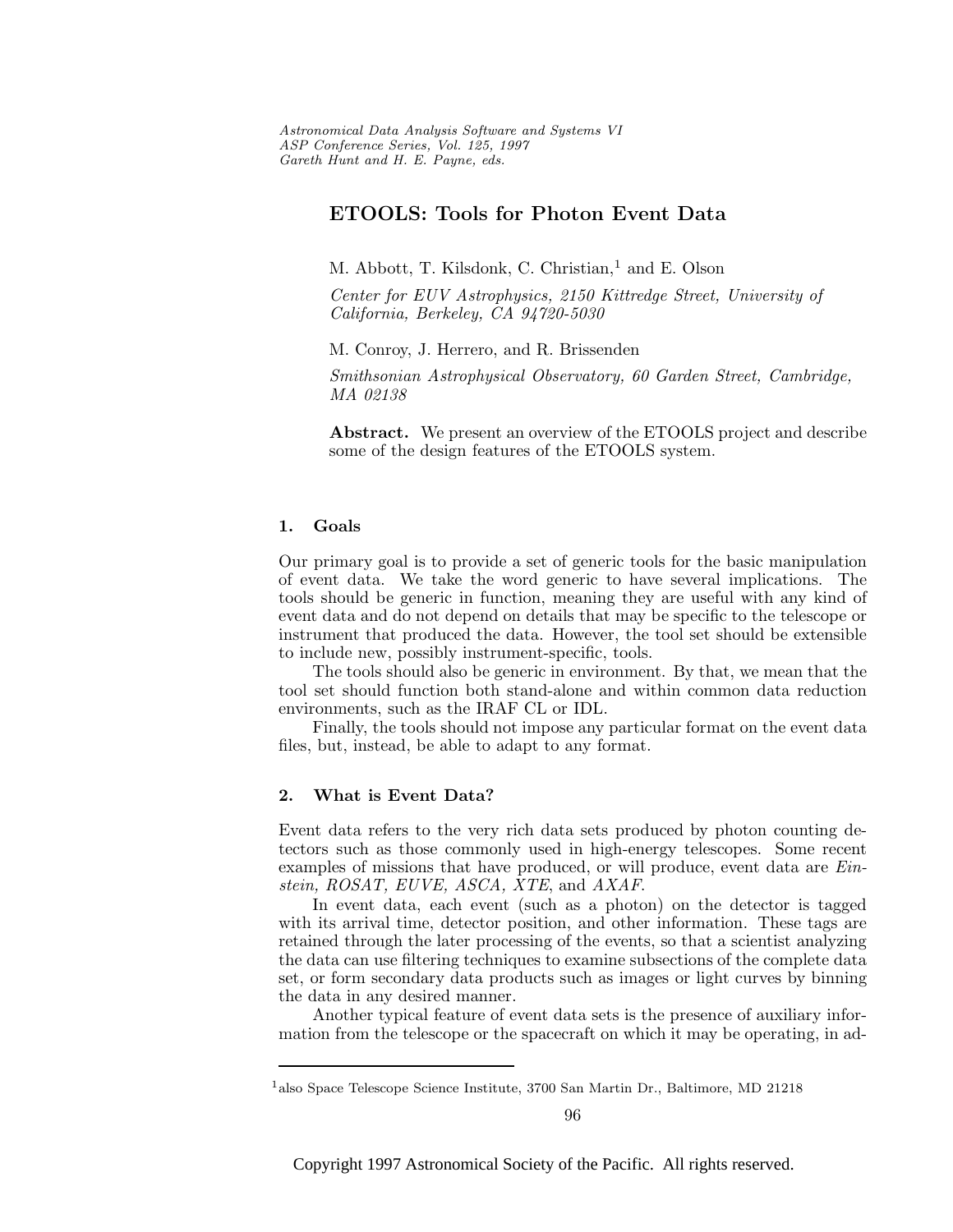dition to the events themselves. The auxiliary data are most often time-ordered and tabular in nature, and are frequently used to determine the "quality" of the event data they accompany.

Because of this structure, event data lend themselves both to a very detailed and flexible analysis, in which examining small numbers of (or even individual) events can be useful, and to the more usual kinds of image analysis. Event data sets will typically consist of several event lists and tables of auxiliary information, along with various filters that may have been established, and images and light curves that have been computed.

#### **3. The Scope of ETOOLS**

Levels of abstraction are imposed on event data in order to analyze and understand it:

- 1. The data are stored in basic objects such as images and tables, which provide appropriate manipulations (e.g., filtering of tables, sectioning of images).
- 2. Relationships and interactions are supported between basic objects, which implement additional functionality needed to fully represent event data (see §4). For example, a "filter" object contains the time intervals to be used to filter a table of events, and is persistently associated with the event table.
- 3. Scientific meaning is attached to event data objects. For example, a particular filter object is identified as the "SAA removal filter," or a particular table is identified as containing a light curve of the source (a light-curve object).

ETOOLS addresses the intermediate, second level. We build upon existing libraries, which support basic objects, and provide applications that manipulate event data. But we leave the assignation of scientific meaning and manipulation of higher-level objects to tools (and possibly libraries), which are layered on top of ETOOLS.

The ETOOLS I/O library implements the Event Data Model in an application programming interface, which is then called from the ETOOLS applications. The I/O library calls on existing, basic object libraries.

#### **4. The Event Data Model**

We have developed a model for event data that describes the objects and operations needed for their analysis. An overview is given here (not all details are described).

- **Dataset.** The dataset is an object that contains all of the component parts of an event data observation in a directory-like structure. It supports operations to add, remove, and list contained objects.
- **Property List.** Every object in the dataset has an associated property list, which is a set of zero or more properties. A property is a string keyword and an associated value in one of several data types.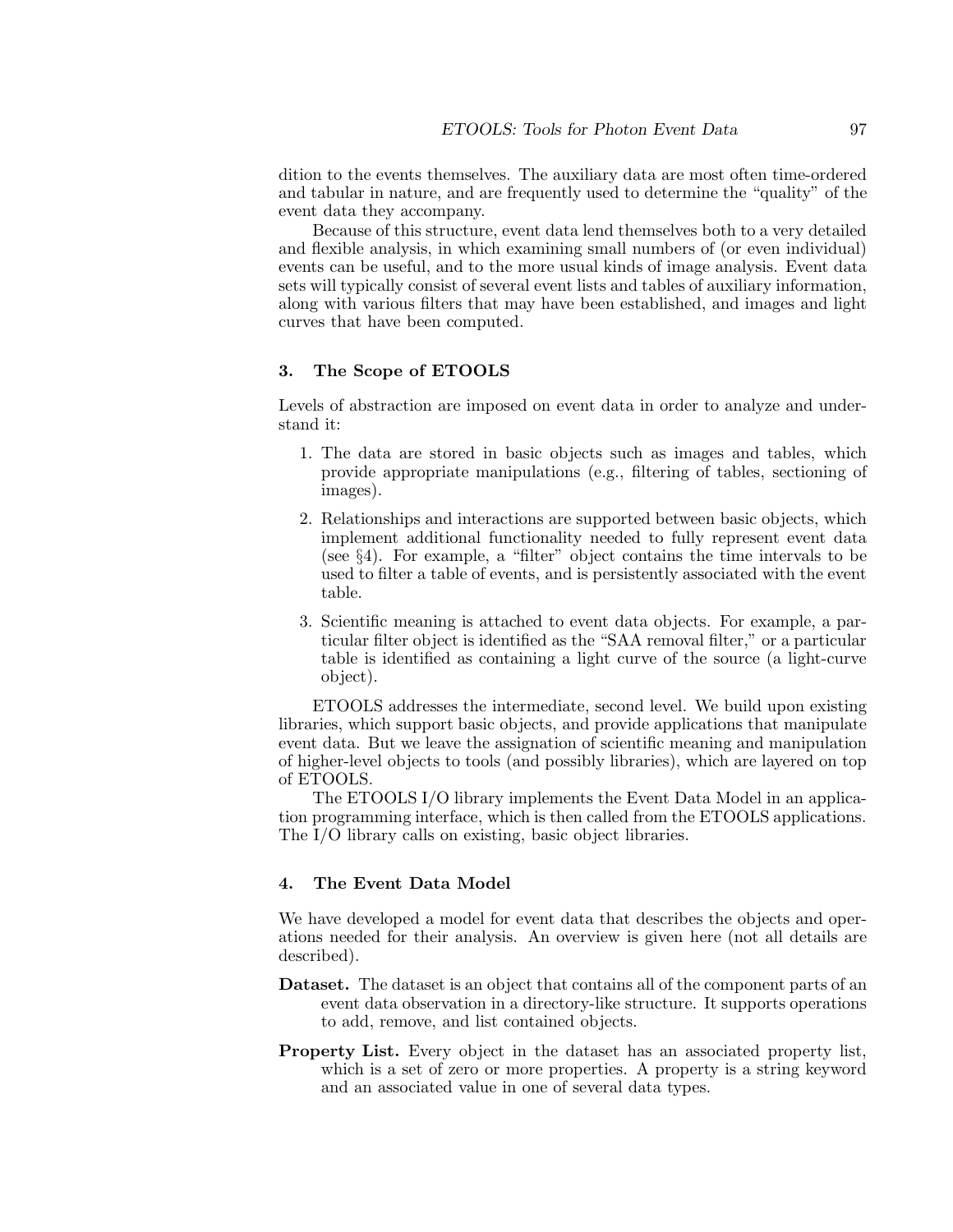- **Image.** Image objects are largely identical to well-known existing image objects such as FITS or IRAF images. Each is composed of pixel data and an associated WCS object. Operations will exist to read and write from the image or sections of it.
- **WCS.** WCS objects encode the transformation between two coordinate systems. They are used in the data model in conjunction with image objects and the binning of tables.
- **Table.** Table objects start with the capabilities of familiar table objects such as ST Tables or FITS Bintables. Additional supported features include a property list associated with each table column, binning of tables into images, and filtering.

Binning is supported by allowing table objects to be opened as image objects. Each table has a list of binning keys; each key indicates the columns defining the bins, the column to sum, and the WCS object to attach to the resulting image.

Filtering is supported as an integral part of reading tables. A list of filtersets is associated with a table; the active set is applied at the time of a read. Each filterset specifies the type of filter object to be applied and the table columns it applies to.

- **Interval Filter.** An interval filter is a one-dimensional filter that specifies a set of valid ranges in a quantity. Interval filters are associated with tables through filtersets.
- **Region Filter.** A region filter is a two-dimensional filter that defines a valid area in the space defined by two quantities. Region filters are associated with tables through filtersets.

#### **5. The ETOOLS I/O Library**

In order to achieve our goals of environment and file format independence, the ETOOLS I/O library is implemented in two layers: generic code and kernels. These layers provide a simple way to isolate the code, which depends on the details of a particular file format.

A kernel must be written for each underlying set of file formats and/or basic object libraries that will be used. Each kernel is responsible for implementing a set of functions—the kernel programming interface or KPI—which are called from the generic code. Kernels must implement missing functionality in the underlying libraries to provide the basic object capabilities assumed by the generic code.

To extend the ETOOLS library and applications to work with a new file format, only a new kernel is needed. See the paper on the implementation of the ASC Data Model (Herrero et al. 1997) in this volume for some examples of kernels under development.

The ETOOLS library and applications are written in ANSI C for maximal portability. Kernels may be implemented in any desired manner as long as the KPI is supported. Kernels may have dependencies on certain run-time environments. ETOOLS sites can select any desired kernels for installation. For